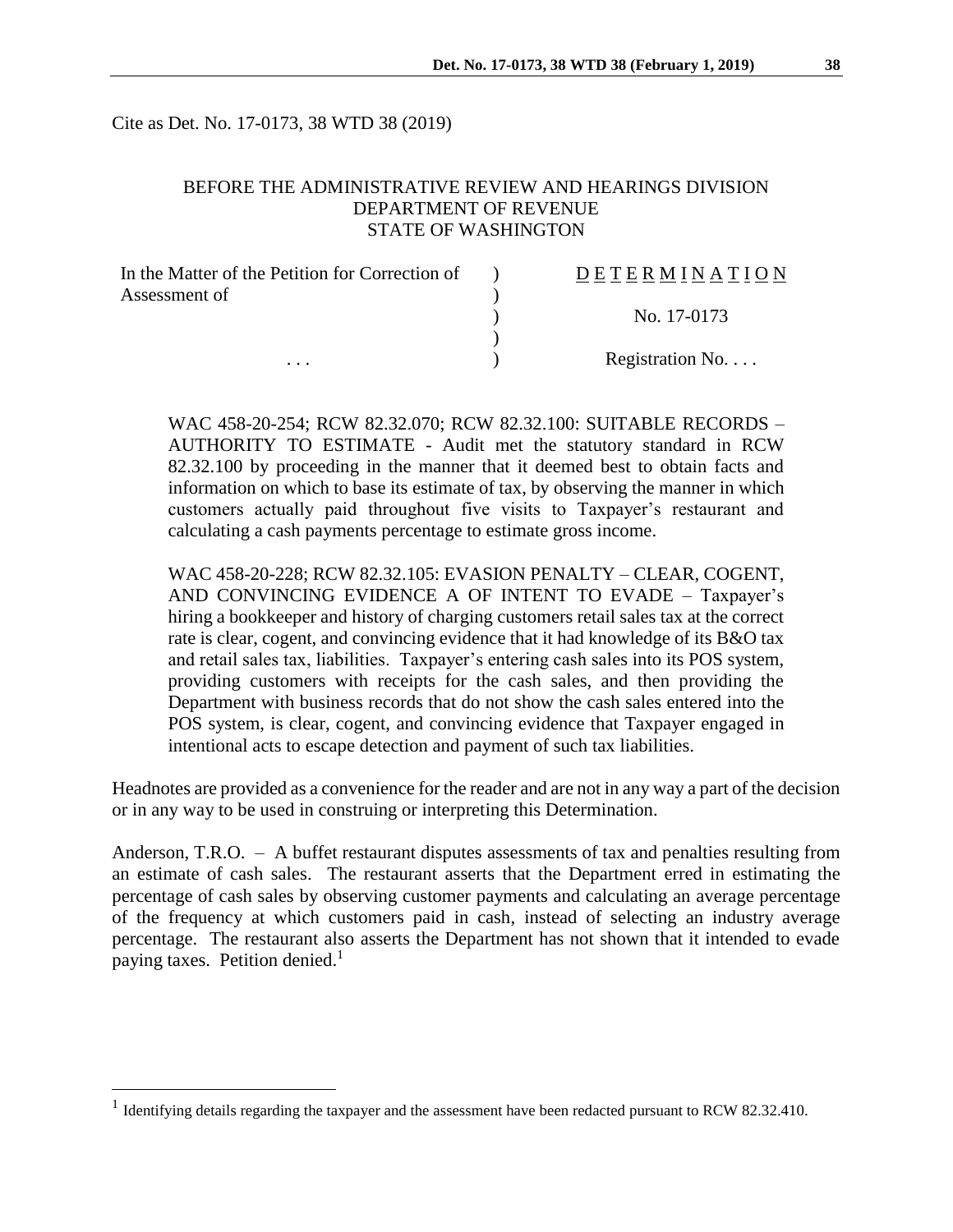#### ISSUES

- 1. Did the Department calculate a reasonable estimate of cash sales, under RCW 82.32.100, when it observed customer payment type on several occasions and averaged these observations to estimate the frequency at which customers paid in cash?
- 2. Did the Department show, under RCW 82.32.105, that a restaurant intended to evade paying retailing business and occupation tax and retail sales tax, where the restaurant did not report or pay taxes on undercover cash purchases made by the Department and on other evidence?

## FINDINGS OF FACT

. . . ("Taxpayer") operates . . . a buffet restaurant featuring . . . food in . . . Washington.

The Department's Audit Division ("Audit") reviewed Taxpayer's books and records from February 1, 2013, through March 31, 2016 (the "Audit Period"). Eventually, for reasons explained below, Audit concluded that Taxpayer's books and records were unreliable and estimated Taxpayer's retail sales during the Audit Period.

On October 28, 2016, Audit issued a \$ . . . assessment against Taxpayer [that included] \$ . . . in retail sales tax; \$ . . . in retailing business and occupation ("B&O") tax; \$ . . . in use tax/deferred retail sales tax; a \$ . . . credit for paid B&O syrup tax; \$ . . . in interest; \$ . . . in evasion penalty; and \$ . . . in assessment penalty. Taxpayer requests review of this assessment and raises two objections; first, Taxpayer disputes the method used to calculate an estimate of cash retail sales (and assess retailing B&O tax and retail sales tax), and, second, Taxpayer disputes the assessment of the evasion penalty.

### **Unreliability of Taxpayer's Records**

 $\overline{a}$ 

Audit visited Taxpayer's restaurant on several occasions to observe restaurant operations. These visits occurred before and during its review of Taxpayer's books and records; some of these visits were announced and some were not.

During five of the unannounced visits, Audit purchased food and beverages from Taxpayer; paid for the items with cash; and received a receipt from Taxpayer's electronic point-of-sale system.<sup>2</sup>. . . None of the five purchases were listed in the books and records that Taxpayer provided to Audit for review.

Audit also observed [a second point-of-sale terminal located in the back of Taxpayer's restaurant, unusual cash handling procedures, abnormal business operations costs, and a volatile pattern of

<sup>&</sup>lt;sup>2</sup> Audit made five purchases of meals and beverages and paid in cash, on the following dates and amounts: (1) December 18, 2015 - \$ . . . ; (2) January 19, 2016 - \$ . . . ; (3) January 20, 2016 - \$ . . . ; (4) January 26, 2016 - \$ . . . ; and (5) January 31, 2016 - \$ . . . .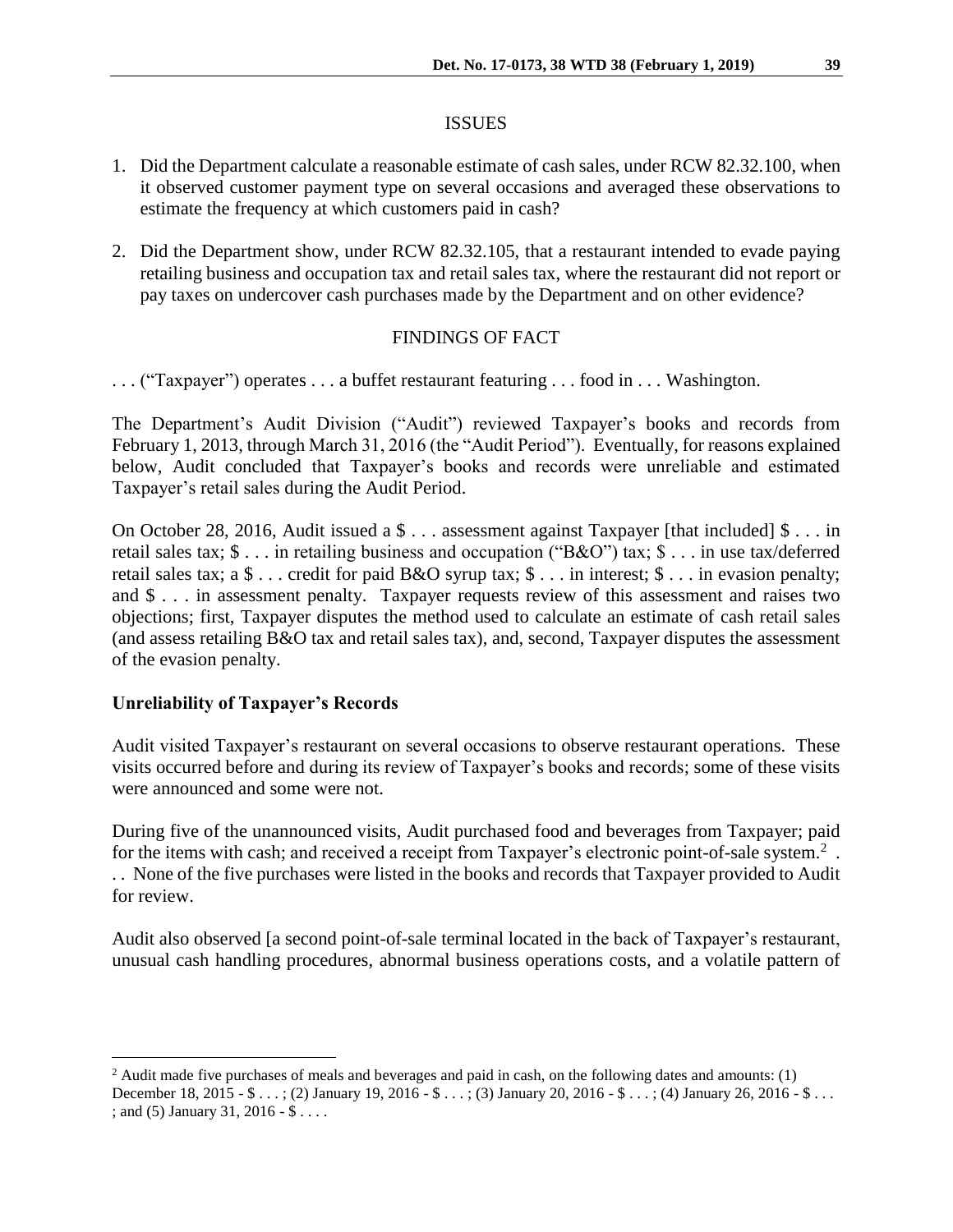total retail sales and credit/debit card payments.<sup>3</sup> Finally, although it was apparent that Taxpayer made cash sales, none of its cash sales were recorded in the accounting records it provided to Audit.]

. . .

Audit concluded that Taxpayer's books and records were unreliable based on these observations. Taxpayer does not dispute this conclusion.

# **Estimate of Retail Sales**

Because Audit concluded that Taxpayer's books and records were unreliable, Audit calculated an estimate of Taxpayer's retail sales during the Audit Period. Audit's estimate of total retail sales is comprised of estimated credit/debit card payments and estimate[d] cash payments.

. . .

To estimate cash payments, Audit relied upon several observations of the frequency at which Taxpayer's customers paid in cash.

During five visits to Taxpayer's restaurant, Audit observed and tracked the number of cash and credit/debit card payments, as follows:

| <b>Date</b>   | <b>Visit Duration</b>              | <b>Observed</b><br>Cash | <b>Observed</b><br><b>Credit/Debit</b> | $\frac{0}{0}$<br><b>Observed</b><br><b>Cash Payments</b> |
|---------------|------------------------------------|-------------------------|----------------------------------------|----------------------------------------------------------|
|               |                                    | <b>Payments</b>         | <b>Payments</b>                        |                                                          |
| Jan. 31, 2016 | $2:32 \text{pm} - 3:27 \text{pm}$  |                         | 15                                     | 25%                                                      |
| July 26, 2016 | $12:30 \text{pm} - 1:15 \text{pm}$ | 9                       |                                        | 82%                                                      |
| Aug. 3, 2016  | $5:00 \text{pm} - 6:00 \text{pm}$  |                         |                                        | 43%                                                      |
| Aug. 10, 2016 | $1:00 \text{pm} - 2:00 \text{pm}$  | 4                       |                                        | 67%                                                      |
| Aug. 11, 2016 | $12:20 - 1:20$ pm                  | 8                       |                                        | 53%                                                      |

Audit used these observations to calculate an average percentage of the frequency at which Taxpayer's customers paid in cash (relative to total payments). . . .

By using the credit/debit card payment data and observed (average) cash payment percentage, Audit was able to impute an estimate of cash retail sales. . . . Audit added the estimate of total cash retail sales to the verified total of credit/debit card retail sales and assessed retail sales tax and retailing B&O tax to the extent that this sum exceeded amounts reported by Taxpayer.

# **Taxpayer's Assertions**

 $\overline{a}$ 

Taxpayer requests review of the assessment. Taxpayer does not dispute Audit's conclusion that its books and records are unreliable and an estimate is necessary. . . .

<sup>3</sup> [Taxpayer utilized an electronic point-of-sale system to record sales with two terminals: one located in the front of the restaurant with a cash drawer, computer, monitor, receipt printer, and payment card reader; and the other located in the back of the restaurant with a computer, monitor, and receipt printer.]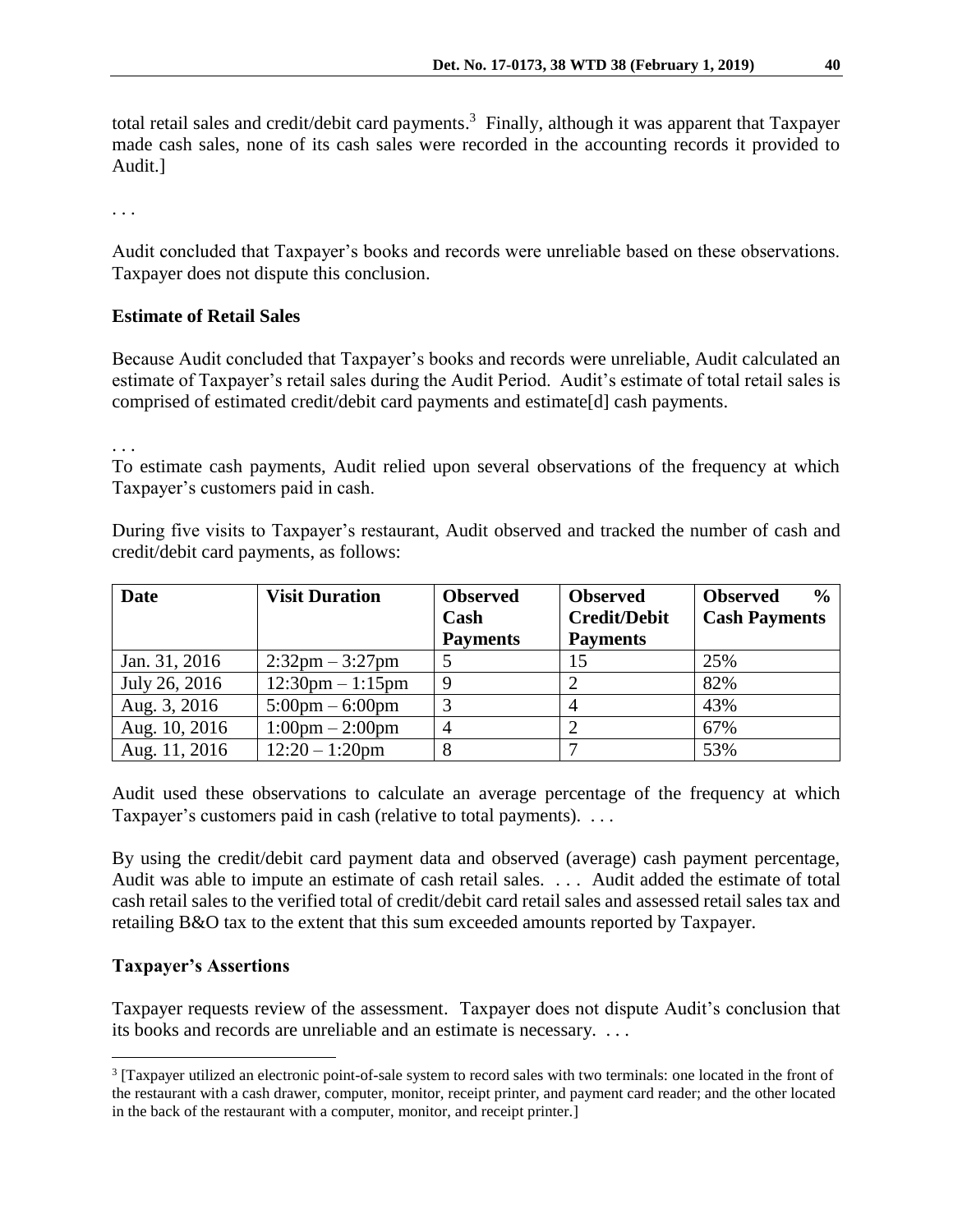Taxpayer disputes Audit's estimated cash payment percentage of 47% and asserts its use produces an unreasonable estimate of assessed tax. Taxpayer raises the following concerns about the use of the observed cash payment percentage:

(1) The observed cash payment percentage is much higher than industry averages and those used in prior Department Determinations – specifically, Dets. Nos. 05-0350, 35 WTD 291 (2014); 12-0136, 32 WTD 65 (2014); 13-0272, 33 WTD 70 (2014); and 13-0302R, 33 WTD 572 (2014);

(2) The percentage was calculated without reference to the purchase amount;

(3) The percentage ignores the well-known trend away from cash; and

(4) The percentage was calculated based on a relatively small number of observations, under 10 hours of observations in total.

Taxpayer asserts that instead of using the observed cash payment percentage of 47%, the Department should use [the] restaurant-industry average cash payment percentage of 27%.

Taxpayer also disputes the assessment of the evasion penalty on the basis that Audit has failed to show by clear, cogent, and convincing evidence that Taxpayer intended to evade the payment of tax during the Audit Period.

# ANALYSIS

# **Estimate**

RCW 82.32.070 provides:

(1) Every taxpayer liable for any tax collected by the department must keep and preserve, for a period of five years, suitable records as may be necessary to determine the amount of any tax for which the taxpayer may be liable. Such records must include copies of all of the taxpayer's federal income tax and state tax returns and reports. All of the taxpayer's books, records, and invoices must be open for examination at any time by the department of revenue.

RCW 82.32.070(1). The Department explains in WAC 458-20-254 (the Department's Administrative Rule applying the statutory recordkeeping requirement) that these records must demonstrate the amounts of: (i) gross receipts and sales from all sources; (ii) deductions, exemptions, or credits claimed; (iii) payments of retail sales tax or use tax; and (iv) refunds claimed. WAC 458-20-254(3)(b).

Taxpayer [kept incomplete] records of sales –[none of the] five Department purchases appeared in Taxpayer's business records. The records that Taxpayer did keep show financial information inconsistent with restaurant industry financial benchmarks and ratios. Audit struggled to understand how Taxpayer could continue to operate with such a high cost of goods sold and rent expense (both expressed as a percentage of reported sales). In addition, Taxpayer employed an unusual practice of recording those business expenses paid for with cash, once a year, instead of contemporaneous to the purchases. These circumstances [supports the conclusion] that Taxpayer's records were not suitable in accordance with RCW 82.32.070[, which Taxpayer does not dispute].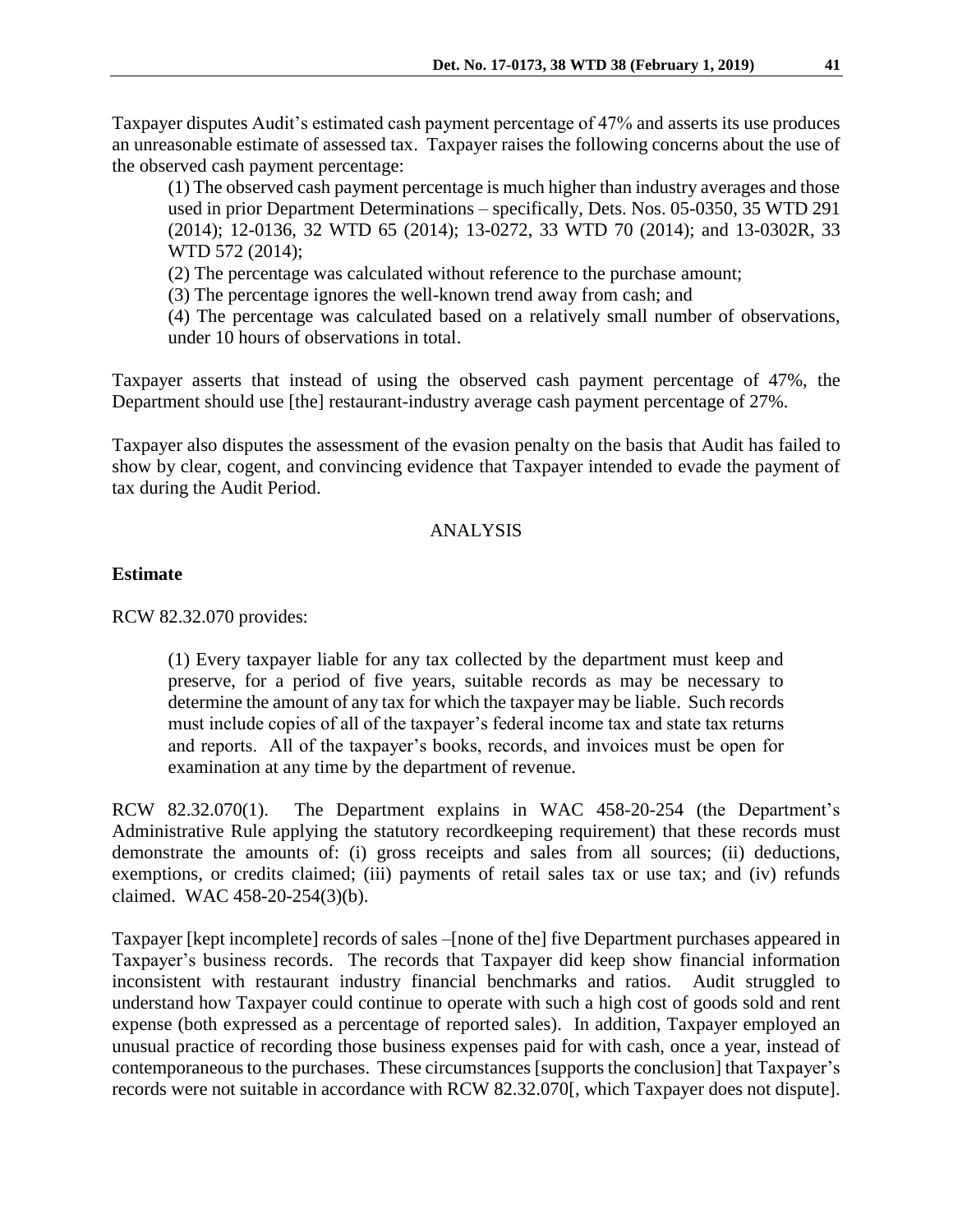(1) If any person fails or refuses to make any return or to make available for examination the records required by this chapter, the department shall proceed, in such manner as it may deem best, to obtain facts and information on which to base its estimate of tax; and to this end the department may examine the records of any such person as provided in RCW 82.32.110.

RCW 82.32.100(1). This statutory provision affords the Department wide discretion in the methodology employed to calculate a reasonable estimate of tax. *See* Det. No. 15-0350, 35 WTD 291 (2015) ("We have previously noted and affirmed the Department's authority to assess taxes based on a reasonable estimate. *See* Det. No. 14-0106, 33 WTD 402 (2014); Det. No. 13-0302R, 33 WTD 572 (2014); Det. No. 03-0279, 23 WTD (2004); Det. No. 97-134R, 18 WTD 163 (1999)").

The Department employs a broad range of methodologies in estimating tax liability. Published determinations show the Department using the following to estimate gross income: industry studies, bank statements, Federal income tax records, records of employee wages, purchase records, and statistical and block sampling. [*See*] Det. No. 15-035, 35 WTD 291 (2015) (estimate of cash sales based on industry study on payment methods); Det. No. 16-0218, 36 WTD 063 (2016) (estimate of income based on bank statements); Det. No. 15-0148, 35 WTD 10 (2015) (estimate of unreported income and sales and use tax based on Federal income tax apportionment schedules and trial balance reports); Det. No. 15-0026, 34 WTD 373 (2015) (estimate of income and uncollected retail sales tax based on records of wages of workers); Det. No. 11-0346, 32 WTD 60 (2011) (estimate of retail sales tax based on purchase records); Det. No. 10-0386, 32 WTD 81, 91 - 92 (2010) (discussing Department's use of statistical sampling and block sampling).

[For] restaurants, published determinations show the Department [has employed at least] two methodologies to estimate cash sales: (1) Substituting a percentage of cash sales based on industry studies on customer payment practices; and (2) calculating a percentage of cash sales based on point-of-sale system voids where numbered meals tickets were missing and the auditor observed two out of five customers paid in cash. [Det. No. 15-035,] 35 WTD 291; Det. No. 13-0272, 33 WTD 70 (2013); Det. No. 12-0201, 32 WTD 151 (2012); Det. No. 12-0136, 32 WTD 65 (2012); Det. No. 13-0302R, 33 WTD 572 (2014).

Here, Audit employed an estimation of cash sales method based on averaging several observations of customer payment methods. Taxpayer asserts that we should substitute an industry average of 27% cash sales because Audit's method produces an unreasonable estimate[. Taxpayer contends the estimate is unreasonable] for the following reasons: (1) [it was based] on observations made during a relatively brief period of time; (2) [the] result falls outside comparable industry benchmark or average; (3) [the] result is higher than estimates used in all published determinations; (4) [the] method has not been sustained in [a] published determination; (5) [the method] assumes all cash sales are for the same average amount as all non-cash sales; and (6) [it] ignores [the] trend away from cash. Ultimately, as explained below, Taxpayer's assertions do not persuade us [that Audit's estimate was manifestly unreasonable].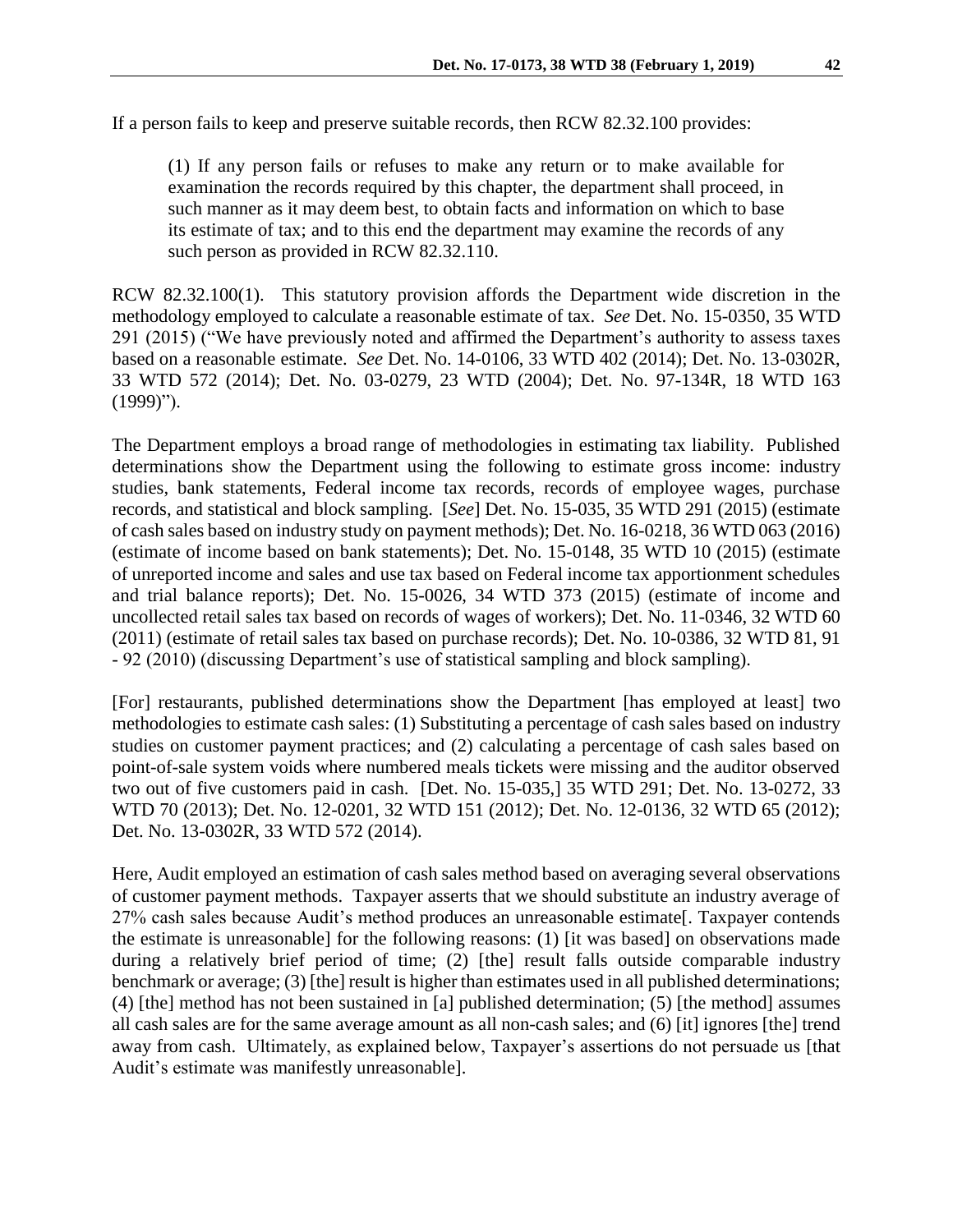As noted above, RCW 82.32.100 affords the Department broad discretion in estimating tax. The Department is [permitted] to employ whichever methodology it deems best [absent a showing that it has abused its discretion. It] is not bound to only those methodologies sustained in published determination. . . .

. . .

[Here,] Audit determined that it would need to estimate [Taxpayer's] retail sales based on the limited reliable business information available. Audit had reliable records of the amounts of credit/debit card retail sales. . . [,] but no records of cash retail sales. . . .

. . . Audit [chose to estimate cash sales by first computing a percentage of cash sales to total sales. To arrive at this percentage, Audit observed the manner in which] customers actually paid. Throughout five visits to Taxpayer's restaurant, during the lunch hour, mid-day, and dinner hour, spread over several months, Audit observed and tracked how customers paid for meals. These visits resulted in a randomized and comprehensive sample of customer payment type. . . . Audit [disregarded its observations from] one visit that seemed to have an unusually high percentage of cash payments and averaged the remaining percentages to [arrive at] a cash payments percentage of 47%.

Taxpayer assigns error to Audit's sampling because the observations were made during a brief period of time, the percentage does not take into account the sales amounts and the likelihood that cash payment decreases with an increase in amount, and [Audit] ignores the payment trend away from cash.

There is truth to Taxpayer's assertion about Audit's method not taking into account sales amounts, but the same issue would also be present if Audit substituted Taxpayer's percentage. Taxpayer's conjecture does not make Audit's estimate of Taxpayer's cash sales percentage unreasonable.

Further, as to Audit's method not recognizing a payment trend away from cash over time, we find the opposite to be true. Audit made observations . . . at the end of and after the close of the Audit Period and projected back in time over the Audit Period. [This means] Taxpayer [received] the benefit of the decreased 2016 cash payment percentage for years in which the cash payment percentage was higher than  $2016 - 2013$ ,  $2014$ , and  $2015 -$  according to the trend cited by Taxpayer.

We sustain the estimated assessment. Audit met the statutory standard in RCW 82.32.100 by proceeding in the manner that it deemed best to obtain facts and information on which to base its estimate of tax and Taxpayer has failed to persuade us that the method employed by Audit produced an unreasonable estimate.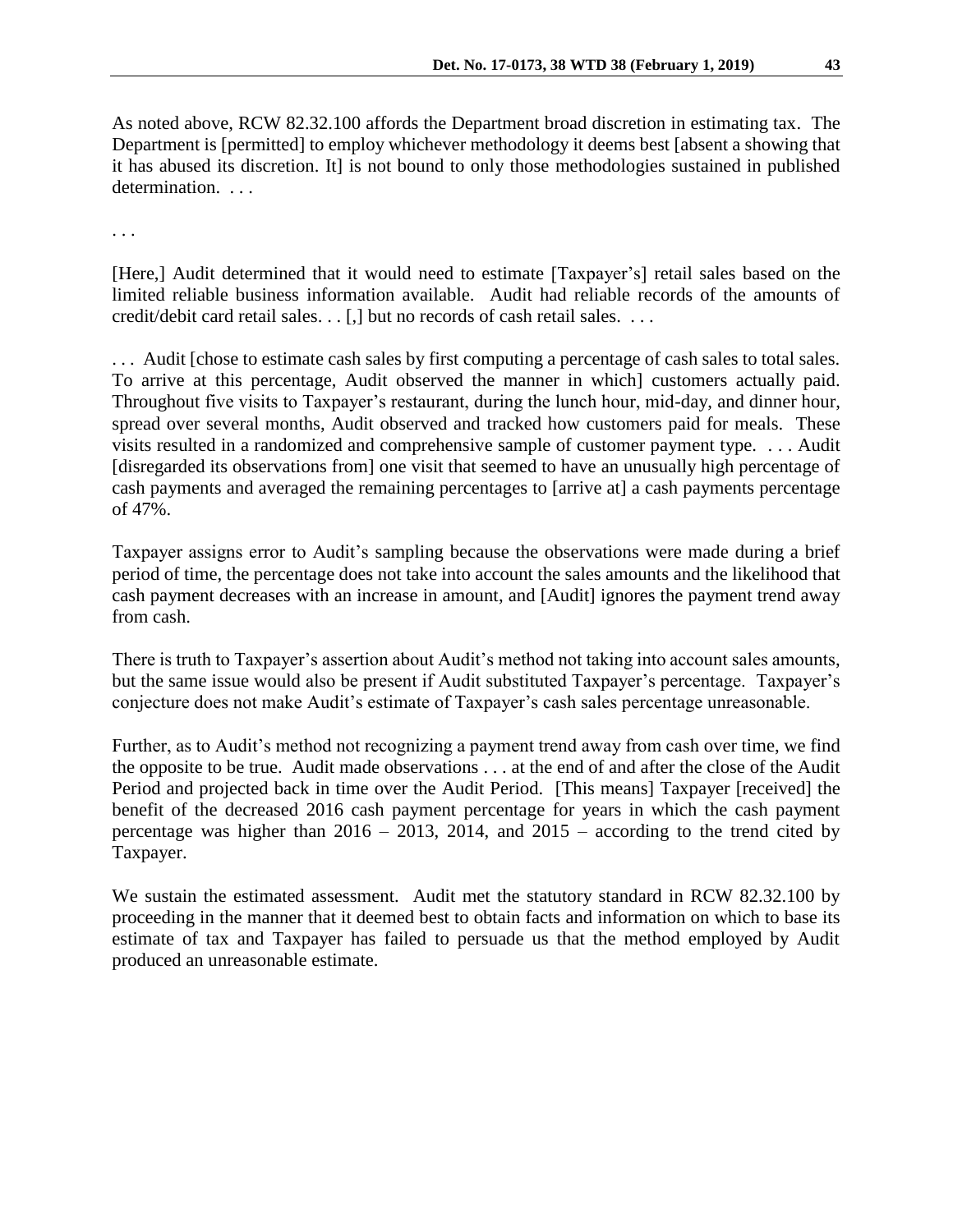### **Evasion Penalty**

RCW 82.32.090 requires the Department to assess an evasion penalty in certain circumstances and reads, "If the department finds that all or any part of the deficiency resulted from an intent to evade the tax payable hereunder, a further penalty of fifty percent of the additional tax found to be due must be added." RCW 82.32.090(7).

WAC 458-20-228 is the Department's administrative rule that explains and illustrates the application of the evasion penalty. It reads in pertinent part as follows:

The evasion penalty is imposed when a taxpayer knows a tax liability is due but attempts to escape detection or payment of the tax liability through deceit, fraud, or other intentional wrongdoing. An intent to evade does not exist where a deficiency is the result of an honest mistake, miscommunication, or the lack of knowledge regarding proper accounting methods. The department has the burden of showing the existence of an intent to evade a tax liability through clear, cogent and convincing evidence.

WAC 458-20-228(5)(f). Thus, there are two elements to establishing an "intent to evade": (1) knowledge of a tax liability; and (2) an intentional act to escape detection or payment. *Id.; see also* Det. No. 13-0329, 33 WTD 156 (2013). Clear, cogent, and convincing evidence has been described as evidence convincing the trier of fact that the issue is "highly probable," or, stated another way, the evidence must be "positive and unequivocal." *Colonial Imports, Inc. v. Carlton Northwest, Inc.,* 121 Wn.2d 726, 735, 853 P.2d 91 (1993).

Here, Taxpayer hired a bookkeeper to report and pay taxes to the Department. Taxpayer had a history of reporting business income under the correct . . . B&O tax classification. Taxpayer also had a history of charging its customers retail sales tax at the correct rate. We conclude that this tax . . . history is clear, cogent, and convincing evidence that Taxpayer had knowledge of its B&O tax liability and retail sales tax liability.

Regarding intent, the Washington State Supreme Court has stated:

The intent with which an act is done is a mental process, and as such generally remains hidden within the mind where it is conceived, and is rarely, if ever, susceptible of proof by direct evidence. However, intent may be inferred or gathered from the outward manifestations, by the words or acts of the person entertaining it, and the facts and circumstances surrounding [the alleged offense].

*State v. Gaul,* 88 Wash. 295, 301, 152 P. 1029, 1032 (1915). Here, Taxpayer's outward manifestations were: (1) collecting retail sales tax from customers at the correct rate; (2) entering cash [sales] into [its] POS system and providing customers [with] receipts [showing the cash sales]; and (3) providing the Department with business records that do not show cash [sales] that Taxpayer entered into its POS system. Taxpayer offers no explanation as to why the cash [sales] entered into the POS system did not appear in business records.